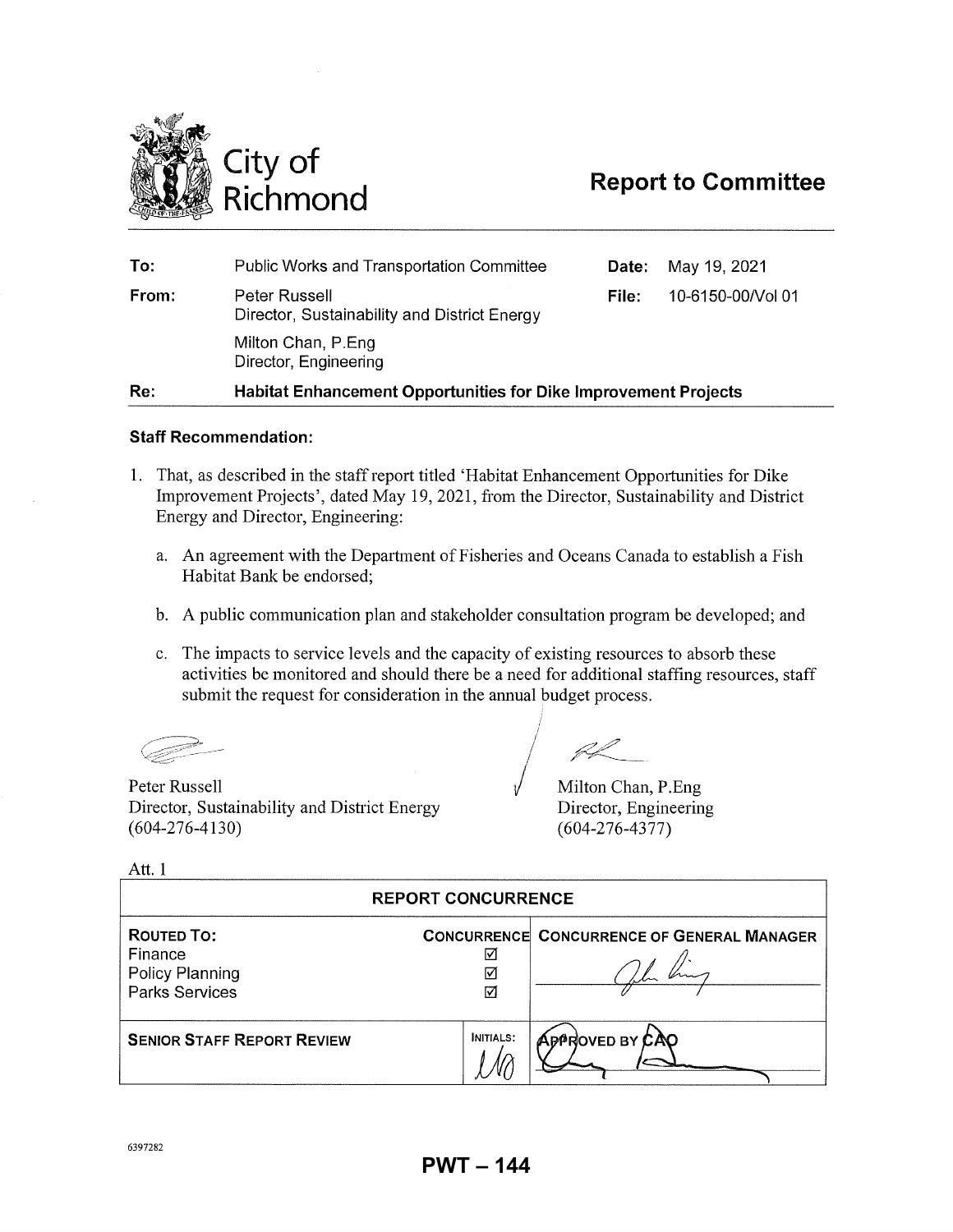# **Staff Report**

### **Origin**

This report outlines the federal framework for fish habitat banking in BC and identifies opportunities to acquire fish habitat credits to offset anticipated habitat impacts related to capital projects. Anticipated habitat impacts relate mainly to dike raising projects.

Related to the above, during the June 20, 2018 Public Works and Transportation Committee meeting, staff received the following refenal:

*"That staff use the Terra Nova model to explore opportunities to receive credits towards releasing of habitat compensation requirements on fitture projects, and report back.* "

This report supports Council's Strategic Plan 2018-2022 Strategy #1 A Safe and Resilient City:

*Enhance and protect the safety and well-being of Richmond.* 

This report supports Council's Strategic Plan 2018-2022 Strategy #2 A Sustainable and Enviromnentally Conscious City:

*Environmentally conscious decision-making that demonstrates leadership in implementing innovative, sustainable practices and supports the City's unique biodiversity and island ecology.* 

*2. 1 Continued leadership in addressing climate change and promoting circular economic principles.* 

### **Analysis**

### Habitat Offsetting under the Federal Fisheries Act

The protection of fish and fish habitat is regulated by the federal Department of Fisheries and Oceans Canada (DFO), pursuant to the federal *Fisheries Act.* DFO assesses most activities occurring in or near water to determine risks related to various activities. Fish habitat includes water frequented by fish and any other areas that fish depend on for life processes such as spawning, rearing, food supply and migration. A hierarchy of measures to avoid potential impacts and mitigation measures are used to reduce impacts through project design. When unavoidable impacts remain, following avoidance and mitigation, DFO requires additional measures such as habitat offsetting, to reduce the overall loss of fish habitat due to development.

Fish habitat banking was established federally by DFO in the 1980s as a tool for fish habitat offsetting. The concept, now legislated under the *Fisheries Act,* allows proponents to acquire *credit,*  in the fonn of *area,* by creating or improving fish habitat that can be banked to offset impacts in advance of future projects, such as diking improvements. An agreement between DFO and the proponent is required that outlines the tenns and conditions of the fish habitat bank, including how the bank will be implemented and jointly managed. Many fish habitat banks have been created in BC (and Canada), ranging from ongoing, well-established restoration programs to smaller, singlesourced projects needed to offset an immediate project need.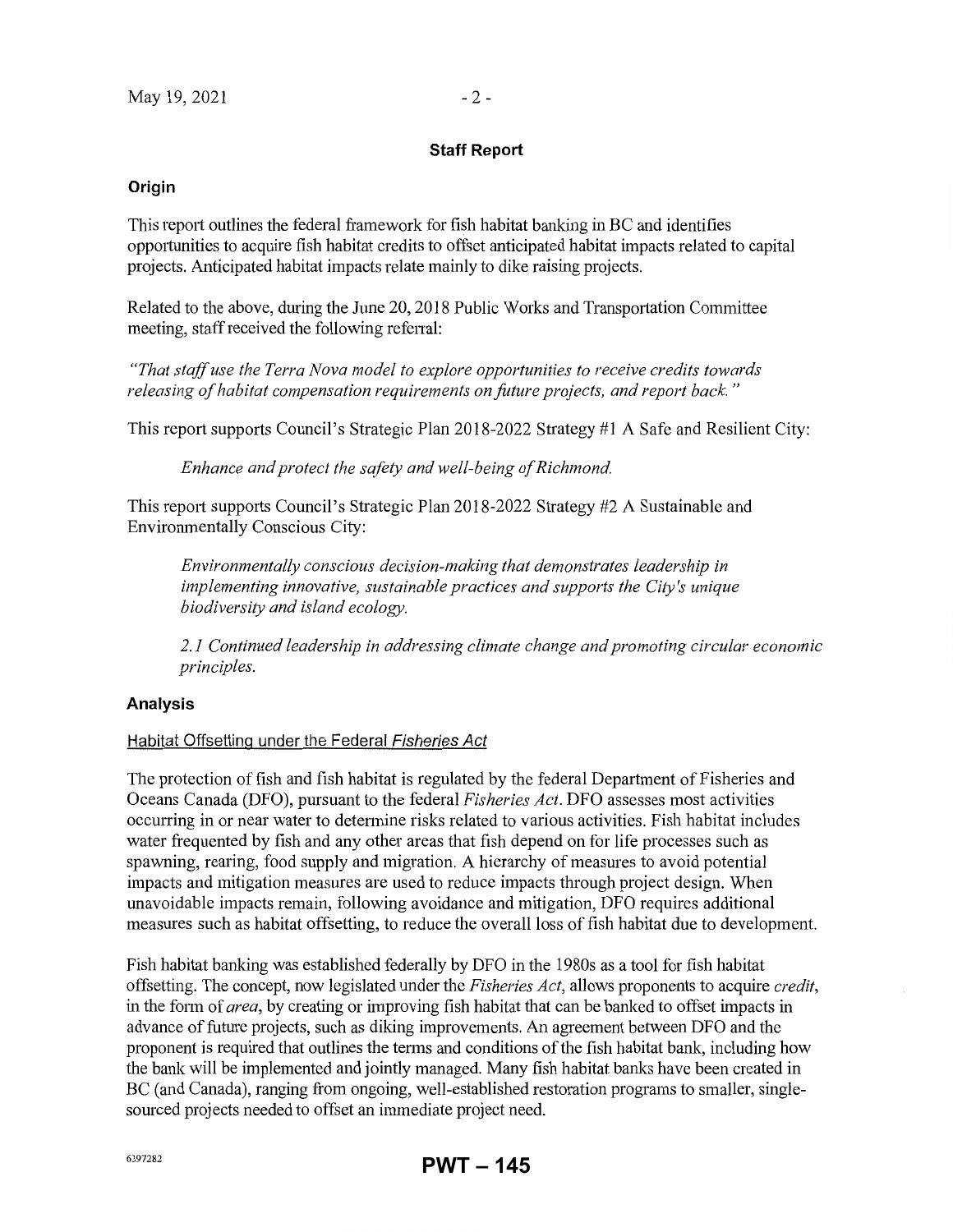# Fraser River Estuary and Richmond's Ecological Network

Over two-thirds ofBC's population lives in the Fraser River basin and 54% of that population is situated in the Lower Mainland. Historical land uses such as land reclamation, agriculture, and diking have altered the form and function of the Fraser River and its estuary. It is estimated that over 70% of the historical wetlands in the Fraser River estuary have been diked, drained and/or filled.

The City's Ecological Network, first articulated in the City's 2041 Official Community Plan in 2012, was developed in response to the aforementioned concerns and impacts. The Ecological Network is the inter-connected system of natural and semi-natural areas across Richmond, including terrestrial, riparian and marine (shoreline and intertidal), encompassing both public and private lands. The City's *Ecological Network Management Strategy* was endorsed by Council in 2015 and provides an opportunistic framework for managing land (sites, hubs and corridors) within the City's jurisdiction or through development. Richmond's Riparian Management Area Network and the Fraser River foreshore are corridors in the Ecological Network that provide linkages between hubs and facilitate the movement of species, water and nutrients to the Fraser River. The City's Riparian Management Area Network is comprised of channelized watercourses and sloughs that have setbacks on minor (5 metre) and major (15 metre) features. Residential, commercial and industrial development is subject to setbacks in these areas. While the Fraser River's bed and banks are provincially-owned, the City's foreshore is designated as an Environmentally Sensitive Area in the Official Community Plan. Private developments proposed in these areas require City review and potential authorization through a Development Pennit. Eighty percent of the Ecological Network is located on private property, in the Agricultural Land Reserve, within the dike footprint or on provincial land.

# Richmond's Flood Management Strategy

Richmond's diking system changed the physical characteristics of the landscape and allowed for permanent settlers on Lulu Island. The earliest dikes in Richmond, constructed of earth, were low and unstable. To reinforce these early dikes, excavating machines were used in the late-1940s to gather denser materials adjacent to existing dikes to create taller, more stable dikes. This method was a more efficient and economical means to enhance flood protection but also resulted in the fonnation of wider and deeper drainage canals adjacent to dikes. Non-pervious dikes have been constructed since the 1970s based on improved provincial standards. New standards under the provincial Dike Design and Construction Guidelines now discourage constructed features on the landside of dikes, such as channelized watercourses, because they can lead to seepage and slope stability concerns. Many of the channelized watercourses created through this process are now within the City's Riparian Management Area network and are subject to federal and provincial regulatory requirements for proposed works at or near their boundaries due to the riparian habitats that have thrived along the watercourses.

The Council endorsed *2019 Richmond Flood Protection Strategy* identifies the perimeter dike system as the primary flood protection system to protect the community against climate change induced sea level rise, the freshet and seasonal flooding. The current strategy identifies raising the dikes in advance of2100 to a minimum dike crest elevation of 4.7 metres over a newly updated 50-year timeframe, which would protect the City against the conservative projections for a one metre sea level rise and 0.2 metre of land subsidence. Accelerating the dike upgrade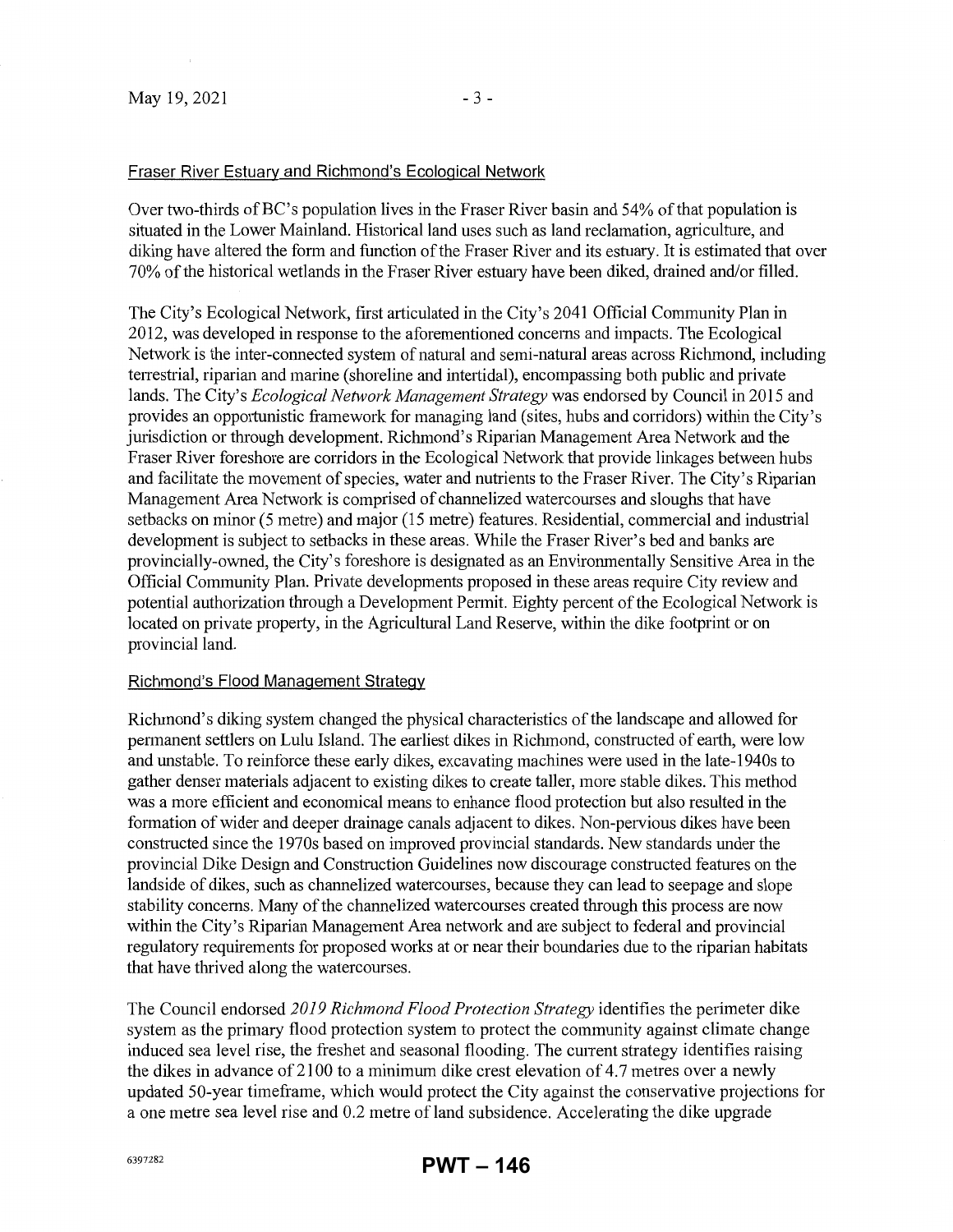program will provide additional flood resilience for the City by raising the dikes well in advance of the current sea level rise projections used by the City for modelling. Dike Master Plan Phases 1, 2, 3, and 5 have been endorsed and Dike Master Plan Phase 4, focusing on the North Dike, is under consideration.

Flood protection maintenance works and upgrades, include raising dikes are required and will impact the City's Ecological Network. Dike improvements require an expanded footprint when constructed and provincial design standards discourage large channelized watercourses adjacent to dikes. Only smaller stormwater collection features such as the minor ditches resulting from the dike improvements on the South Dike (between No. 3 Road and Dike Road) are recommended to handle local overland flows. The proposed dike footprint in each planning phase has been conceptually designed to avoid high-value fish habitat along the Fraser River. Where it cannot be avoided, a loss of existing riparian and freshwater aquatic habitat, through the infill of Riparian Management Area on the land side, is anticipated. In addition, a significant portion of the Phase 4 study area is designated as an Environmentally Sensitive Area forming a part of the City's Ecological Network. The need to raise the dikes and fill these areas will trigger provincial and federal pennitting requirements that include offsetting for the loss of habitat.

#### Habitat Impacts Associated with Dike Improvements

Most dike improvement projects (and dike maintenance activities) are currently subject to federal and provincial regulations and in some cases, the City has been required to offset past dike improvement works, either onsite or in other locations, in Richmond. Notwithstanding habitat negotiated through private development, the City has completed approximately 8 hectares of fish habitat enhancement required to offset project impacts. Enhancements have included the marsh benches near the Olympic Oval, the riparian habitat at the Woodward Slough and various pump station upgrades.

Similarly, proposed dike configurations within the City's Dike Master Plan are expected to impact existing fish habitat within the conceptual footprint as work progresses. The Dike Master Plan covers the entire island and in some cases, the existing dike lies beneath roads, such as River Road. Channelized watercourses, with 5 and 15 metre setbacks, often parallel the land-side toe of the road. It is estimated that the City will be required to offset approximately 15 hectares of riparian habitat to complete just the proposed Dike Master Plan 4 improvements. Land use adjacent to the dike in this area is generally a mixture of agricultural, light industrial, parkland, and low density residential. A considerable amount of riparian and aquatic habitat is expected to be affected by construction in this area as the dike footprint expands into the channelized watercourse. Significant habitat impacts like this are another reason why the provincial design standards now recommend against large channelized watercourses along dikes. The proposed land-side impact is preferred because the City's channelized watercourses generally provide lower quality fish habitat compared to the Fraser River. Dike expansion and existing land use restrictions such as private ownership present a challenge to offset these future impacts. Three scenarios are currently acceptable under the *Fisheries Act,* including:

• No Net Loss Project-Specific Measures – This approach offsets impacts to fish habitat on a project-by-project basis to target a *no net loss* of fish habitat onsite and is the typical method currently used by the City. This approach is generally accommodated through the capital planning process but requires higher offset ratios (e.g. 3:1 habitat area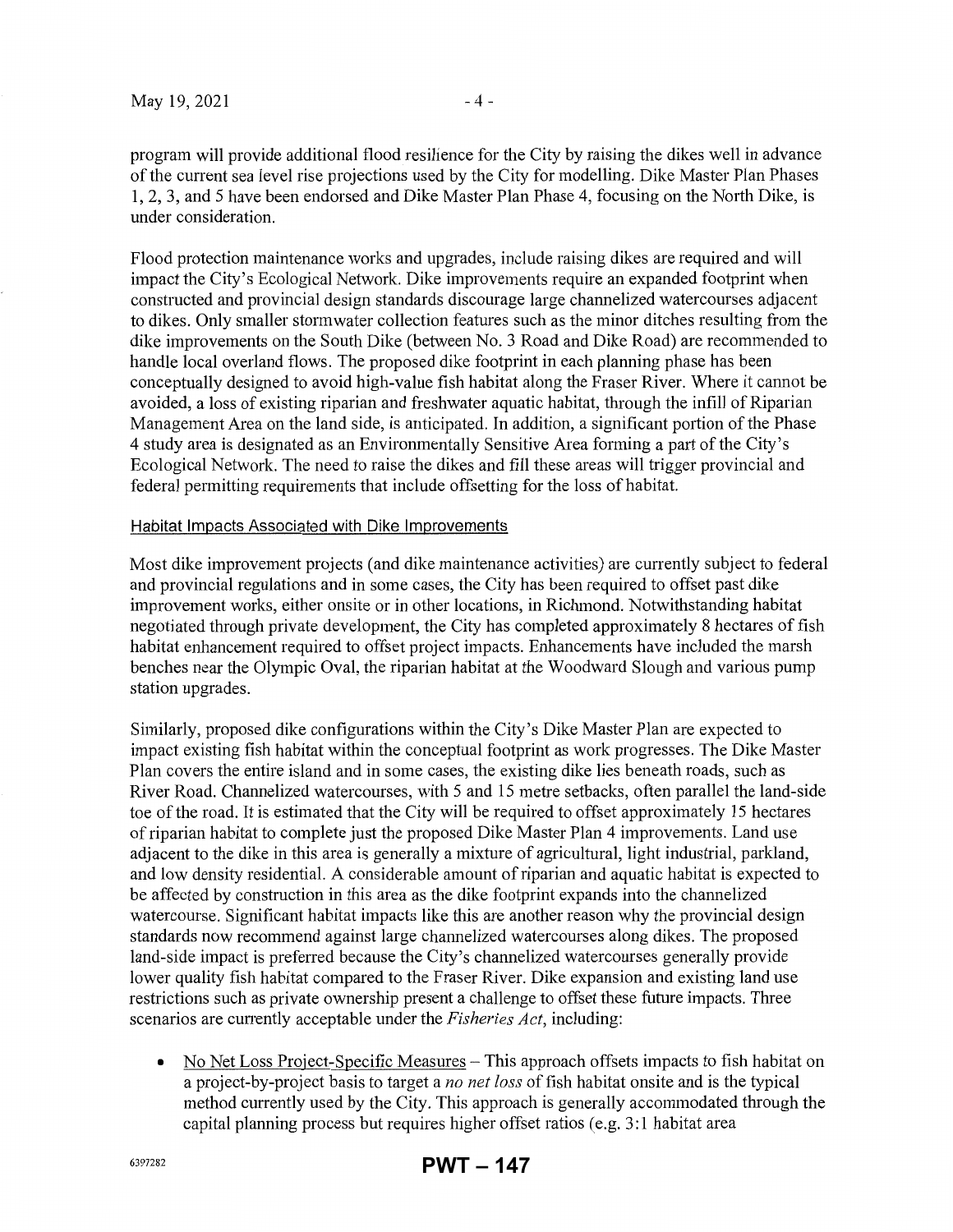replacement) and extended monitoring programs following construction. When using this option, it is also more difficult to find suitable land for enhancement if land is not available at or near the site of disturbance, which has led to some inefficiencies for staff when trying to plan overall restoration works;

- Net Gain Project-Specific Measures This approach offsets impacts to fish and fish habitat on a project-by-project basis to target a *net gain* of habitat by creating additional fish habitat onsite that may be carried forward as credit to offset future project impacts. This approach is more difficult to coordinate with the City's capital planning process as it requires DFO's pre-approval (which can not be reliable), and additional City-owned land in the project footprint, to create or restore fish habitat. This option is susceptible to project permitting delays and is considered a less measured approach to enhancement planning; and
- A Fish Habitat Bank  $-A$  fish habitat bank can reduce the burden of the large-scale offsetting measures required for future diking projects and improve local habitat value to fish in a measured approach. DFO classifies offsetting projects as either habitat restoration and enhancement or habitat creation under the *Fisheries Act.* Potential project opportunities can be further defined by scope, habitat type and land tenure, the quality of existing habitat, and partnerships. Attachment 1 provides additional information related to qualifying offsetting projects in a fish habitat bank. A habitat agreement can take considerable time to establish. Successful habitat banks are reliant on the availability of land and an effective stakeholder and Indigenous consultation program as recommended. This option also requires a reliable funding source as most senior government funding opportunities are not available for habitat credit projects.

While the first two scenarios are always available to the City, establishing a Fish Habitat Bank best suits the needs of the City because it offers a consistent and reliable permitting arrangement to support the City's future offsetting requirements and can be deployed strategically to strengthen and build the City's Ecological Network. This proposed arrangement is also expected to satisfy provincial pennitting requirements and can build on the information gathered from previous enhancement projects and existing projects such as the sediment nourishment project proposed on Sturgeon Banks and the ongoing South Arm Jetty Breaches. The City also has an advantage as a landowner over other organizations leading fish habitat banks in the region. Many organizations must actively seek suitable locations in the Lower Fraser. This has lead to a highly competitive market, while the City can rely on the land within and near its municipal boundaries.

### **Next Steps**

Work is currently underway as part of the City's Flood Protection Management Strategy to carryout regular maintenance and upgrades to the City's 49 kilometres of existing dikes. Staff recommend pursuing a fish habitat bank agreement to meet the City's future habitat offsetting needs that will allow for a measured approach to habitat enhancement with the City's Ecological Network. If endorsed, staff will begin to negotiate an agreement with DFO, through the regulated process, and define the future terms and conditions of the City's offsetting projects. Part of these negotiations will require the City to prepare a proposal document outlining possible project sites and developing key partnerships with local stakeholders such as Metro Vancouver and local Indigenous Groups. Information gathered from engagement can also be used to better understand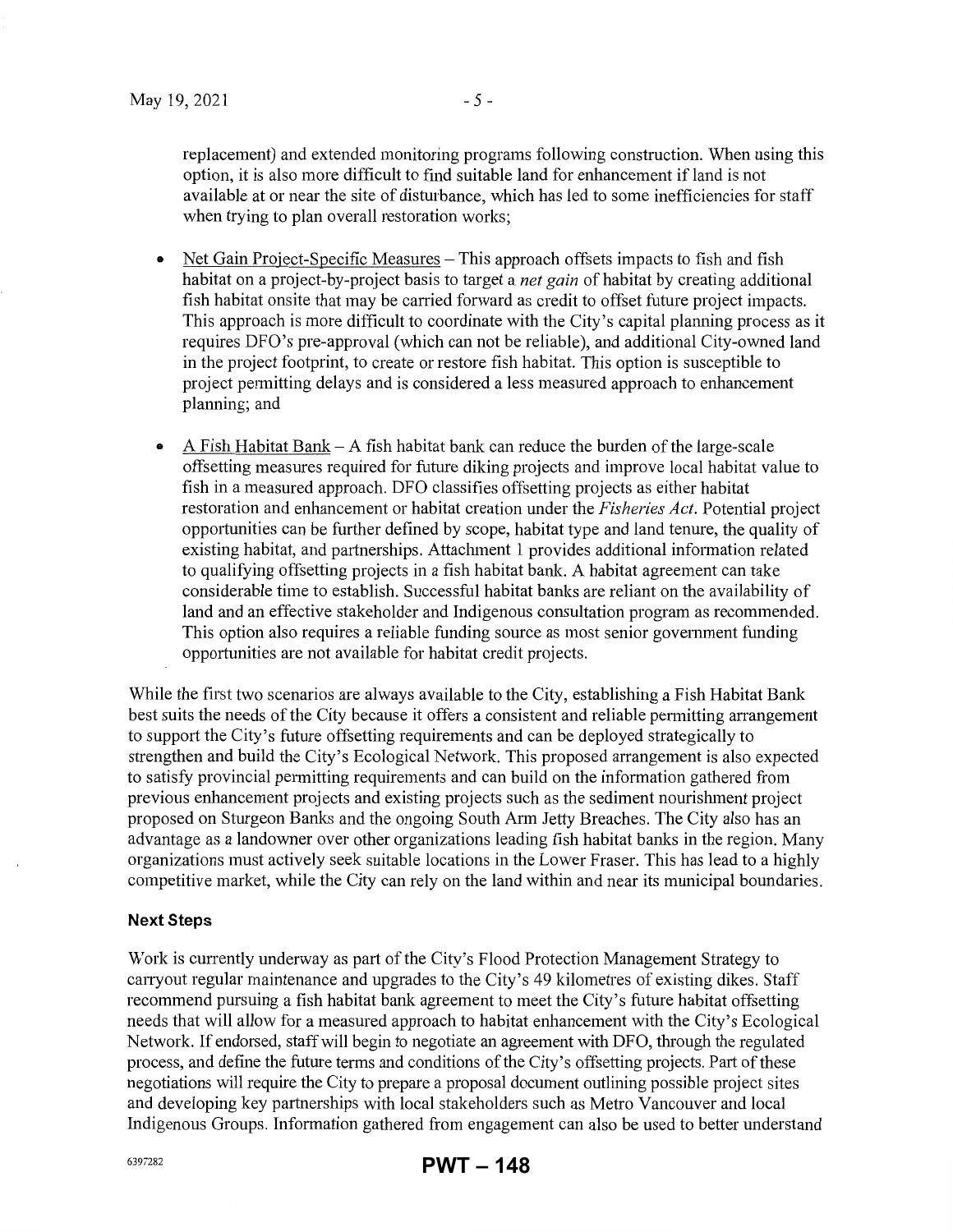species distribution in the Ecological Network and support future environmental policy work including updates to the City's *Ecological Network Management Strategy.* Staff will also begin developing a public communication plan and stakeholder consultation program, including Indigenous Groups, which is required to support the management of a bank. As an agreement is being negotiated, the City will be required to utilize the other two options to support obtaining project permits under the *Fisheries Act.* If endorsed, a fish habitat agreement will not preclude the City from using other offsetting measures to address future impacts, should it be more practical to do so.

The City will not be permitted to begin receiving credits until an agreement has been jointly negotiated with DFO and projects are fully completed. Negotiations are expected to be lengthy and it may take years to finalize the terms and begin constructing projects. Priority would be given to identifying areas on City-owned land, such as Terra Nova Park, but dedicated funding will be required for planning purposes. The City currently completes habitat enhancement for diking upgrades on a project by project basis. These are primarily funded through the Drainage and Diking Utility and senior government grant funding as part of the Council approved Capital Budget. Staff will prepare a capital project submission for consideration in future budget processes that will benefit future diking projects. If endorsed, future projects, outside of the proposed dike footprint or not on city-owned land, may be presented to Council in the form of closed reports due to the ongoing competition for projects in the Lower Fraser.

Funding options for projects that accrue credits are limited, so staff intend to pursue partnership opportunities, where possible, to reduce the overall cost needed to support habitat projects. Staff do note that some of these costs will be (indirectly) offset by the successful and ongoing pursuit of flood management funding obtained from senior govermnents.

#### Staff Resources

Staff expect to handle the additional work associated with the early stages of negotiating a fish habitat bank agreement within existing staffing resources. Additional staff resources are expected to manage the fish habitat bank, if endorsed and prior to a final agreement with DFO to plan, evaluate and consult on prospective (future) projects. Staff intend to monitor the DFO negotiations as it relates to the capacity of existing resources. Should there be a need for additional staffing resources, staff will submit the request for consideration through the annual budget process for Council's consideration.

#### **Financial Impact**

None at this time. Should Council endorse the recommended fish habitat bank arrangement with DFO, staff will prepare submissions to be considered through the annual budget process.

### **Conclusion**

The City has immediate and future needs to maintain and upgrade its dikes as part of its overall flood management strategy. Current and future works, required to protect the community, will have unavoidable impacts on existing riparian and aquatic habitat along the landside of the dike. Existing environmental legislation under the federal *Fisheries Act* requires that unavoidable impacts to fish and fish habitat be offset. The Department of Fisheries and Oceans Canada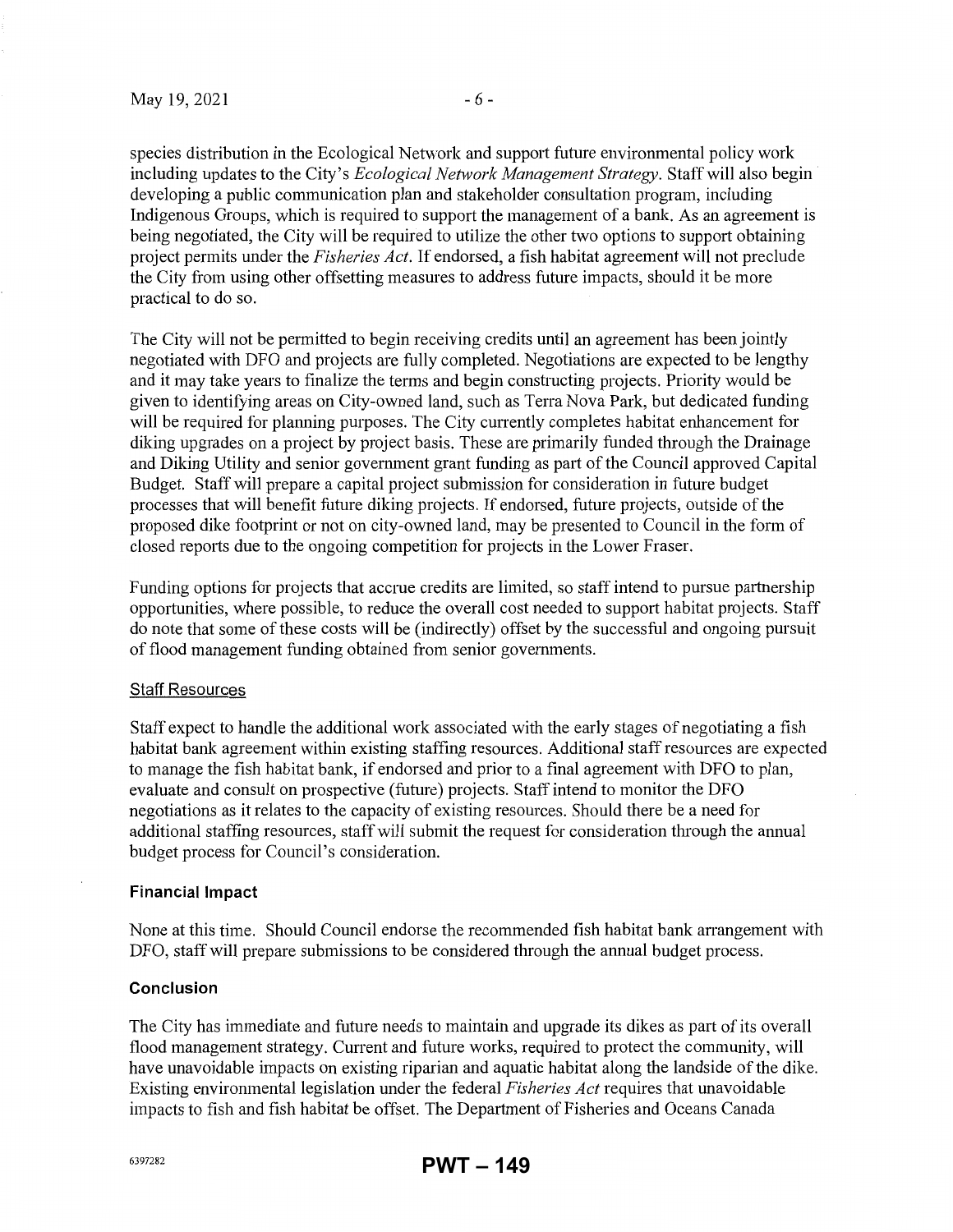provides a method for proponents to arrange a formal fish habitat bank that would allow the City to accrue credits that can be used towards future dike improvement projects. If endorsed, staff will begin early negotiations with the Department of Fisheries and Oceans Canada, develop public and stakeholder consultation plans, including Indigenous Groups, and monitor this service level change for possible staffing shortfalls as the work progresses.

Chad fall

Chad Paulin, M.Sc., P.Ag. Manager, Enviromnent (604-247-4672)

Att. 1: Suitable Types of Fish Habitat Enhancement Projects